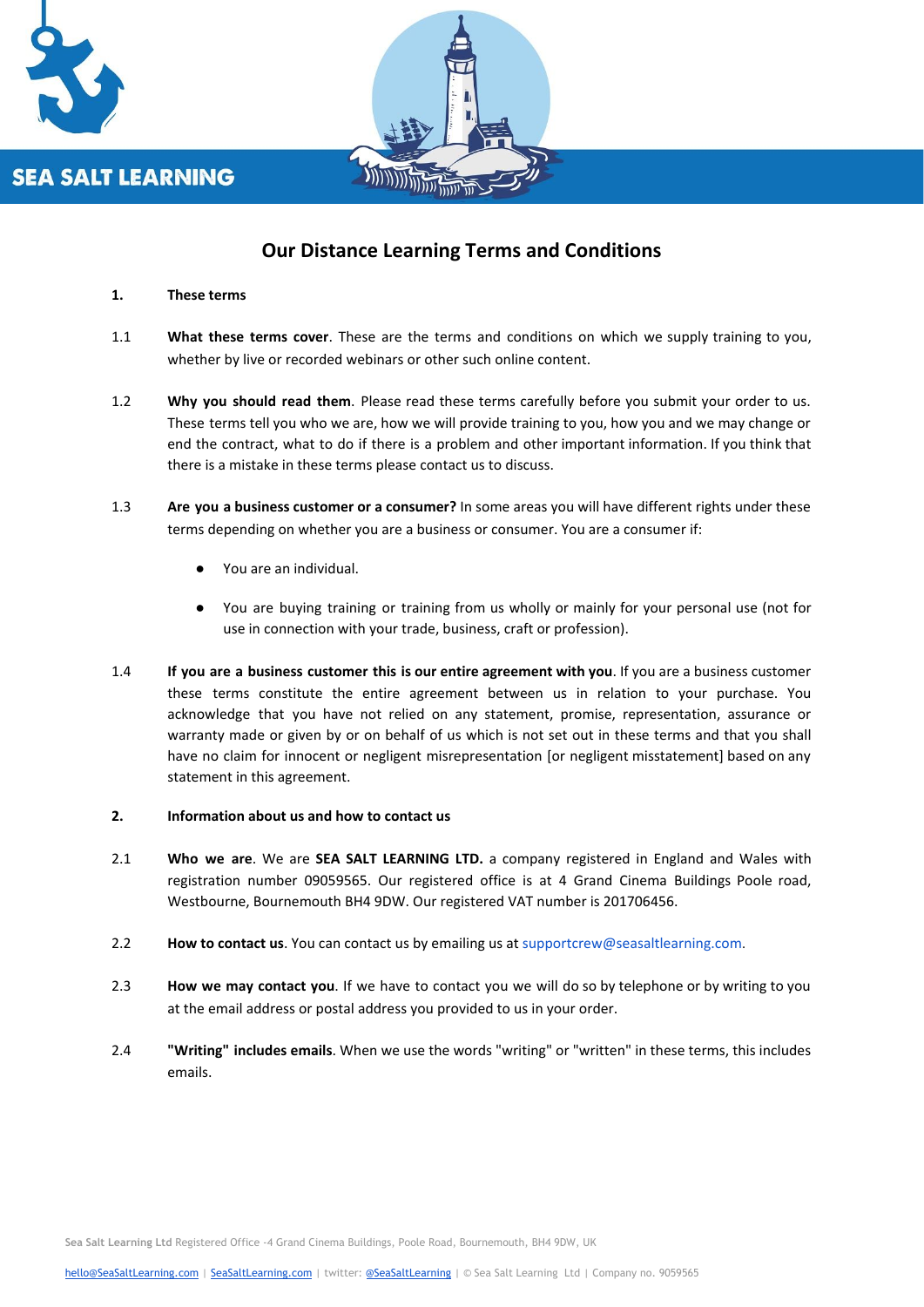## **3. Our contract with you**

- 3.1 **How we will accept your order**. Our acceptance of your order will take place when we email you to accept it, at which point a contract will come into existence between you and us on these terms.
- 3.2 **If we cannot accept your order**. If we are unable to accept your order, we will inform you of this in writing and will not take payment at this stage. This might be because of unexpected limits on our resources which we could not reasonably plan for, because we have identified an error in the price or description of the training or because we are unable to meet a deadline or date which you have specified.
- 3.3 **Your order number**. We will assign an order number to your order and tell you what it is when we accept your order. It will help us if you can tell us the order number whenever you contact us about your order.

## **4. Your rights to make changes**

4.1 If you wish to make a change to the training you have ordered please contact us. We will let you know if the change is possible. If it is possible we will let you know about any changes to the price of the training, the timing of supply or anything else which would be necessary as a result of your requested change and ask you to confirm whether you wish to go ahead with the change.

## **5. Our rights to make changes**

- 5.1 **Minor changes to our training**. We may change the training course:
	- (a) to reflect changes in relevant laws and regulatory requirements; and
	- (b) to implement minor technical adjustments and improvements. These changes will not affect your use of the training.
- 5.2 **Updates to digital content**. We may update or require you to update digital content, provided that the digital content shall always match the description of it that we provided to you before you bought it.

# **6. Providing the training**

- 6.1 **When we will provide the training**. During the order process we will let you know when we will provide the training to you. We will supply the training or courses to you until either the training is completed or you end the contract as described in clause 7 or we end the contract by written notice to you as described in clause 9.
- 6.2 **We are not responsible for delays outside our control**. If our supply of the training is delayed by an event outside our control then we will contact you as soon as possible to let you know and we will take steps to minimise the effect of the delay. Provided we do this we will not be liable for delays caused by the event, but if there is a risk of substantial delay you may contact us to end the contract and receive a refund you have paid for but not received.
- 6.3 **What will happen if you do not give required information to us**. We may need certain information from you so that we can supply the training to you. We will contact you to ask for this information. If you do not give us this information within a reasonable time of us asking for it, or if you give us incomplete or incorrect information, we may either end the contract (and clause 9.2 will apply) or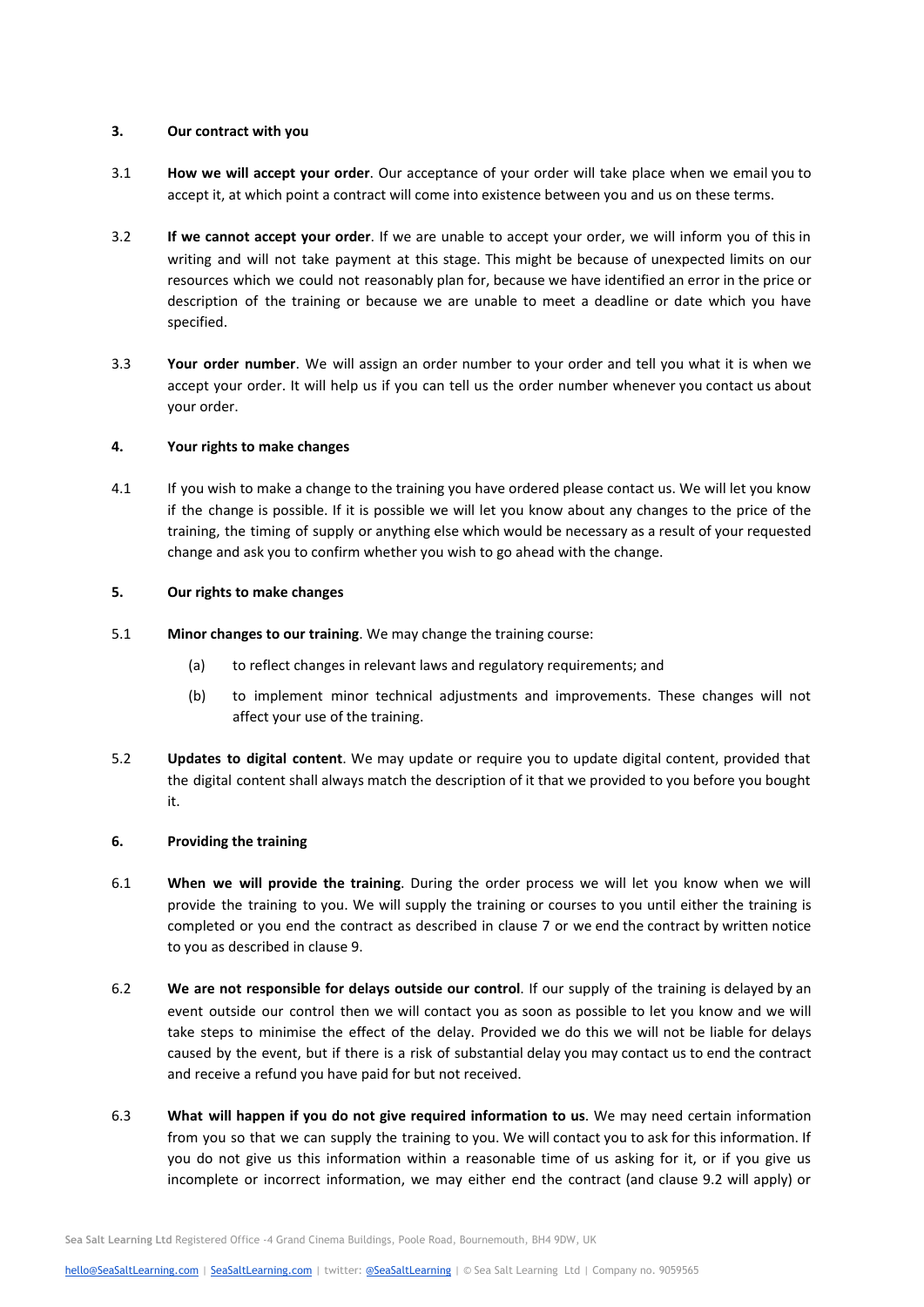make an additional charge of a reasonable sum to compensate us for any extra work that is required as a result. We will not be responsible for supplying the training late or not supplying any part of it if this is caused by you not giving us the information we need within a reasonable time of us asking for it.

- 6.4 **Reasons we may suspend the training to you**. We may have to suspend the training to:
	- (a) deal with technical problems or make minor technical changes;
	- (b) update the training to reflect changes in relevant laws and regulatory requirements;
	- (c) make changes to the training as requested by you or notified by us to you (see clause 5).
- 6.5 **Your rights if we suspend the supply of training**. We will contact you in advance to tell you we will be suspending the training, unless the problem is urgent or an emergency. You may contact us to end the contract if we suspend it, or tell you we are going to suspend it, in each case for a period of more than 2 weeks and we will refund any sums you have paid in advance for the training in respect of the period after you end the contract.
- 6.6 **We may also suspend the training if you do not pay**. If you do not pay us for the training when you are supposed to (see clause 12.4) and you still do not make payment within 14 days of us reminding you that payment is due, we may suspend the supply of the training until you have paid us the outstanding amounts. We will contact you to tell you we are suspending the training. As well as suspending the training we can also charge you interest on your overdue payments (see clause 12.7).

## **7. Your rights to end the contract**

- 7.1 **You can always end your contract with us**. Your rights when you end the contract will depend on the circumstances and whether you are a consumer or business customer:
	- **(a) If you want to end the contract because of something we have done or have told you we are going to do, see** clause 7.2;
	- **(b) If you are a consumer and have just changed your mind about the training, see** clause 7.3. You may be able to get a refund if you are within the cooling-off period, but this may be subject to deductions;
	- (c) In all other cases (if we are not at fault and you are not a consumer exercising your right **to change your mind), see** clause 7.6**.**
- 7.2 **Ending the contract because of something we have done or are going to do**. If you are ending the contract for a reason set out at (a) to (d) below the contract will end immediately and we will refund you in full for any training which has not been provided and you may also be entitled to compensation. The reasons are:
	- (a) we have told you about an upcoming change to the training or these terms which you do not agree to;
	- (b) there is a risk that the training may be significantly delayed because of events outside our control;
	- (c) we have suspended supply of the training for technical reasons, or notify you we are going to suspend them for technical reasons, in each case for a period of more than 14 days; or
	- (d) you have a legal right to end the contract because of something we have done wrong.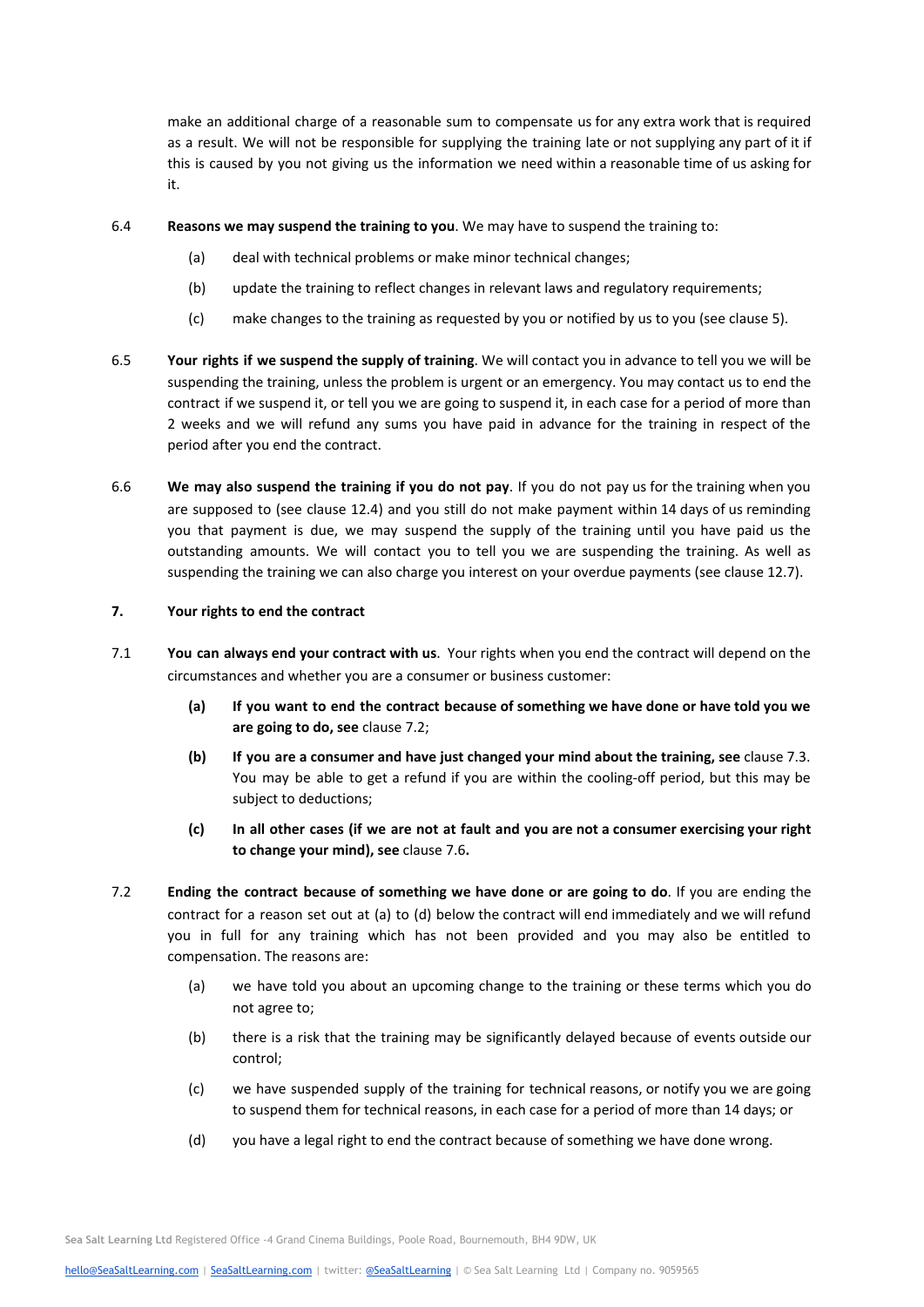- 7.3 **Exercising your right to change your mind if you are a consumer (Consumer Contracts Regulations 2013)**. If you are a consumer then for most training bought online (or over the phone) you have a legal right to change your mind within 14 days and receive a refund. These rights, under the Consumer Contracts Regulations 2013, are explained in more detail below.
- 7.4 **When consumers do not have a right to change their mind**. Your right as a consumer to change your mind does not apply in respect of:
	- (a) digital training courses after you have started to download or stream them;
	- (b) for all and any other training provided (such as in person), once it has been completed, even if the cancellation period is still running; and
	- (c) sealed audio or sealed video recordings or sealed computer software, once these training are unsealed after you receive them;
	- (d) books and other tangible training materials once these have been posted to you.
- 7.5 **How long do consumers have to change their minds?** You have 14 days after the day we email you to confirm we accept your order, or, if earlier, until you start downloading or streaming the course. If we delivered the digital content to you immediately, you will not have a right to change your mind.
- 7.6 Ending the contract where we are not at fault and there is no right to change your mind. Even if we are not at fault and you are not a consumer who has a right to change their mind (see clause 7.1), you can still end the contract before it is completed. (Our contract is completed when the training is delivered, downloaded or streamed and paid for). If you want to end the contract in these circumstances, just contact us to let us know. The contract will not end until 1 calendar month after the day on which you contact us. We will refund any advance payment you have made for training which will not be provided to you. For example, if you tell us you want to end the contract on 4 February we will continue to supply the training until 3 March. We will only charge you for supplying the training up to 3 March and will refund any sums you have paid in advance for the supply of the training after 3 March.

#### 8. How to end the contract with us (including if you are a consumer who has changed their mind)

- 8.1 **Tell us you want to end the contract**. To end the contract with us, please let us know by emailing us at supportcrew@seasaltlearning.com. Please provide your name, address, details of the order and, where available, your phone number and email address. If you are a consumer, please complete our cancellation from and send it back to us at supportcrew@seasaltlearning.com.
- 8.2 **How we will refund you**. If you are entitled to a refund under these terms we will refund you the price you paid for the training by the method you used for payment. However, we may make deductions from the price, as described below.
- 8.3 **When we may make deduction from refunds if you are a consumer exercising your right to change your mind.** If you are exercising your right to change your mind we may deduct from any refund an amount for any training or courses already provided up to the time when you told us you had changed your mind. The amount will be in proportion to what has been supplied, in comparison with the full coverage of the contract.
- 8.4 **When your refund will be made**. We will make any refunds due to you as soon as possible but within 14 days.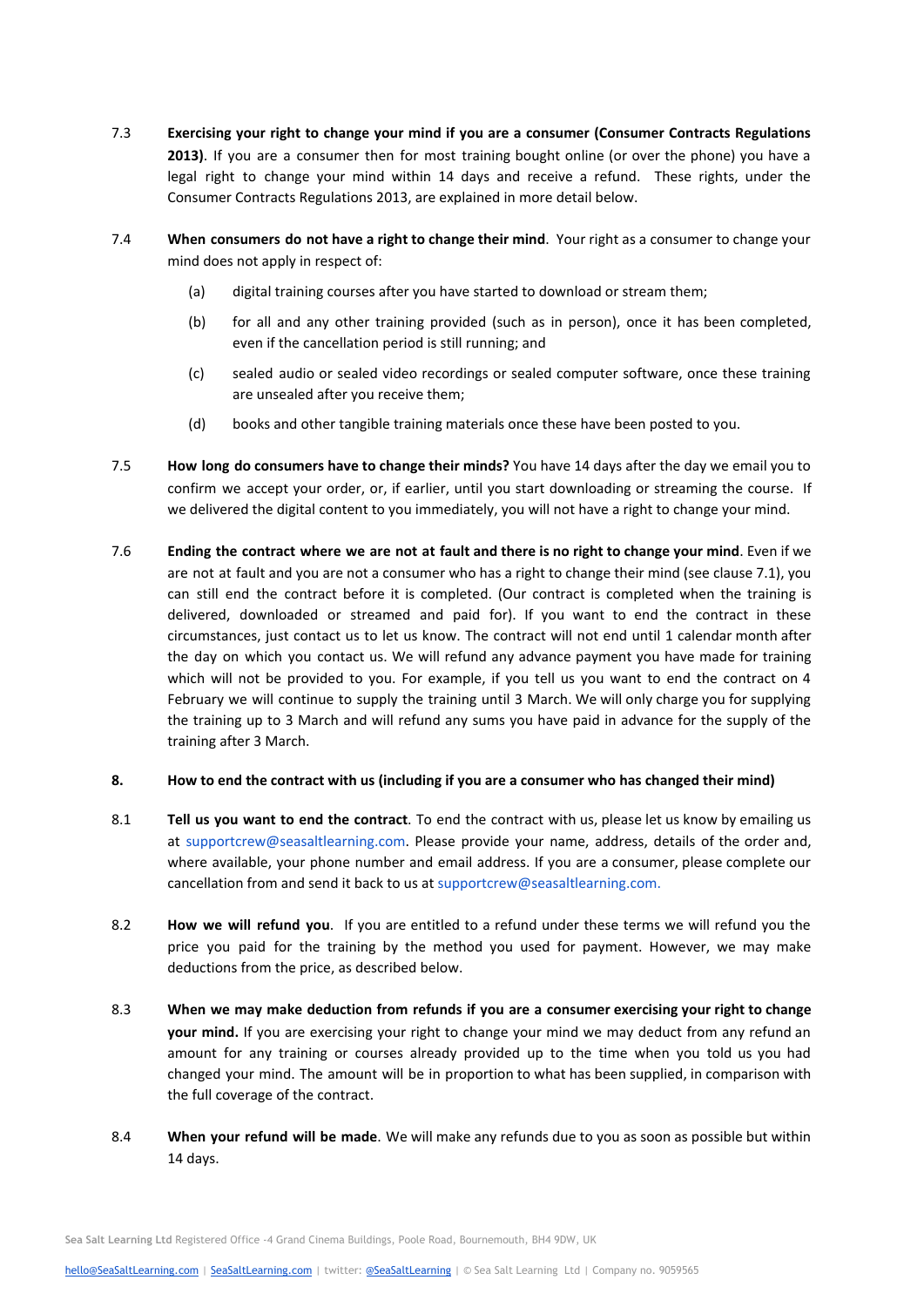#### **9. Our rights to end the contract**

- 9.1 **We may end the contract if you break it**. We may end the contract for training at any time by writing to you if:
	- (a) you do not make any payment to us when it is due and you still do not make payment within 14 days of us reminding you that payment is due; or
	- (b) you do not, within a reasonable time of us asking for it, provide us with information that is necessary for us to provide the training;
- 9.2 **You must compensate us if you break the contract**. If we end the contract in the situations set out in clause 9.1 we will refund any money you have paid in advance for training we have not provided but we may deduct or charge you reasonable compensation for the net costs we will incur as a result of your breaking the contract.

#### **10. If there is a problem with the training**

**11. How to tell us about problems**. If you have any questions or concerns about the training, please contact us. You can write to us at supportcrew@seasaltlearning.com.

### **12. Your rights in respect of defective online courses**

- 12.1 We are under a legal duty to supply training that is in conformity with this contract.
- 12.2 With regards to our online and digital training, for example an online webinar, it must be as described, fit for purpose and the visual and audio of the webinar must be of satisfactory quality:
	- (a) If your digital content is faulty, we will send you a replacement link or send it to you in tangible form;
	- (b) If you are a consumer and you can show the fault has damaged your device and we haven't used reasonable care and skill, you may be entitled to a repair or compensation.
- 12.3 However, we shall not be liable to you if the defect arises because you failed to follow our instructions as to the storage, installation, commissioning, use or maintenance of the training.

#### **13. Price and payment**

- 13.1 **Where to find the price for the training**. The price of the training (which includes VAT) will be the price indicated on the order pages when you placed your order. We take reasonable care to ensure that the price of the training advised to you is correct. However please see clause 12.3 for what happens if we discover an error in the price of the training you order.
- 13.2 **We will pass on changes in the rate of VAT**. If the rate of VAT changes between your order date and the date we supply the training, we will adjust the rate of VAT that you pay, unless you have already paid for the training in full before the change in the rate of VAT takes effect.
- 13.3 **What happens if we got the price wrong**. It is always possible that, despite our best efforts, some of the training we sell may be incorrectly priced. We will normally check prices before accepting your order so that, where the training's correct price at your order date is less than our stated price at your order date, we will charge the lower amount. If the training's correct price at your order date is higher than the price stated to you, we will contact you for your instructions before we accept your order. If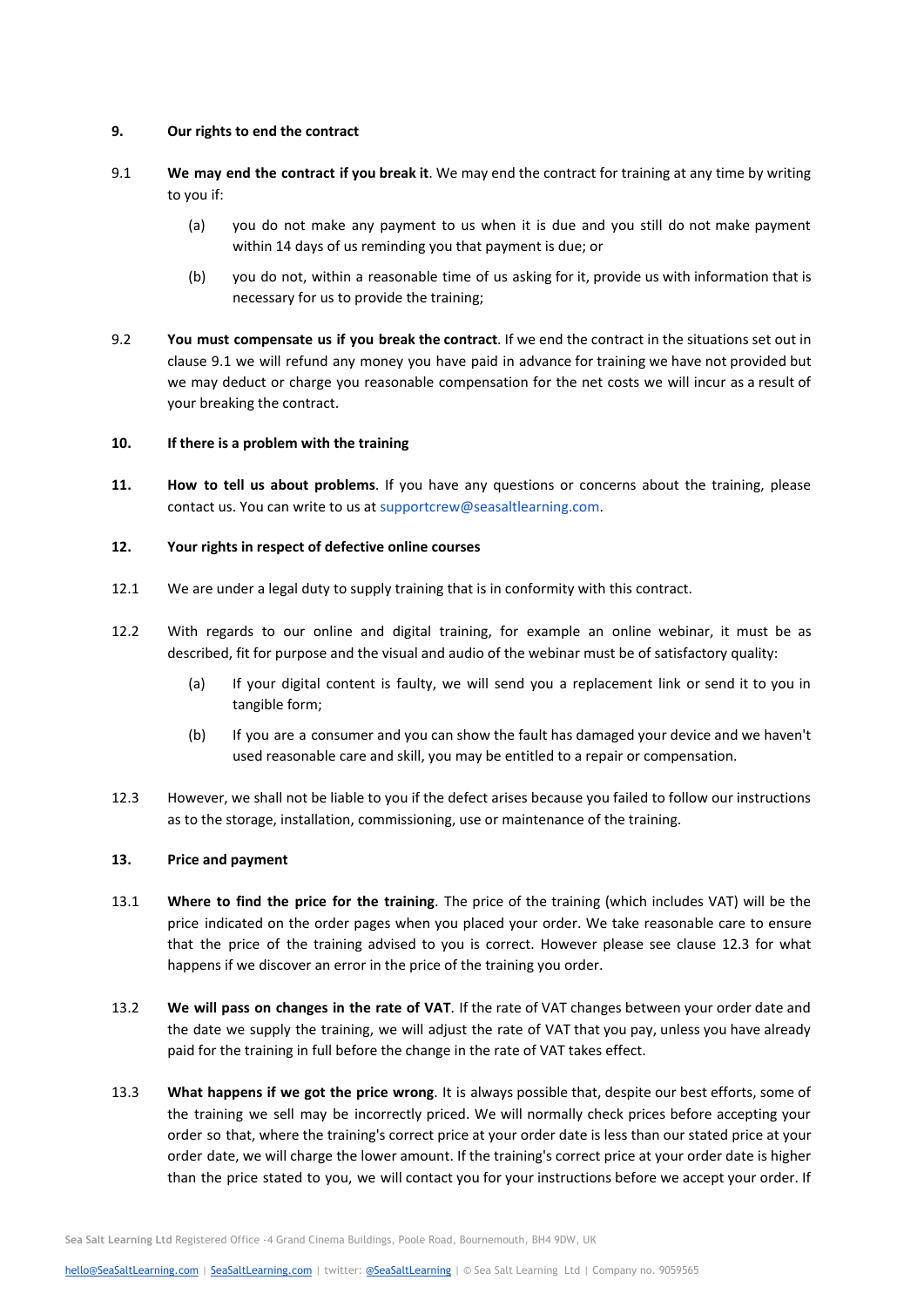we accept and process your order where a pricing error is obvious and unmistakable and could reasonably have been recognised by you as a mispricing, we may end the contract, refund you any sums you have paid.

- 13.4 **Payment**. We accept payment by bank transfer. If you wish to pay using an alternative method please email supportcrew@seasaltlearning.com.
- 13.5 As our training is provided to you online, we ask that you pay in advance before any training is provided. If you do not pay for the course via our website we will invoice you in advance for the price of the training courses. You must pay each invoice within 14 calendar days after the date of the invoice but in any event full payment must be received prior to our commencement of the training.
- 13.6 **Our right of set-off if you are a business customer**. If you are a business customer you must pay all amounts due to us under these terms in full without any set-off, counterclaim, deduction or withholding (other than any deduction or withholding of tax as required by law).
- 13.7 **We can charge interest if you pay late**. If you do not make any payment to us by the due date we may charge interest to you on the overdue amount at the rate of 4% a year above the base lending rate of Bank of England from time to time. Where such base rate is below 0% an interest rate of 4% will be charged. This interest shall accrue on a daily basis from the due date until the date of actual payment of the overdue amount, whether before or after judgment. You must pay us interest together with any overdue amount.
- 13.8 **What to do if you think an invoice is wrong**. If you think an invoice is wrong please contact us promptly to let us know. You will not have to pay any interest until the dispute is resolved. Once the dispute is resolved we will charge you interest on correctly invoiced sums from the original due date.

#### **14. Our responsibility for loss or damage suffered by you if you are a consumer**

- 14.1 **We are responsible to you for foreseeable loss and damage caused by us**. If we fail to comply with these terms, we are responsible for loss or damage you suffer that is a foreseeable result of our breaking this contract or our failing to use reasonable care and skill, but we are not responsible for any loss or damage that is not foreseeable. Loss or damage is foreseeable if either it is obvious that it will happen or if, at the time the contract was made, both we and you knew it might happen, for example, if you discussed it with us during the sales process.
- 14.2 We do not exclude or limit in any way our liability to you where it would be unlawful to do so. This includes liability for death or personal injury caused by our negligence or the negligence of our employees, agents or subcontractors; for fraud or fraudulent misrepresentation; for breach of your legal rights in relation to the training.
- 14.3 **When we are liable for damage caused by defective digital content**. If defective digital content which we have supplied damages a device or digital content belonging to you and this is caused by our failure to use reasonable care and skill we will either repair the damage or pay you compensation. However, we will not be liable for damage which you could have avoided by following our advice to apply an update offered to you free of charge or for damage which was caused by you failing to correctly follow installation instructions or to have in place the minimum system requirements advised by us.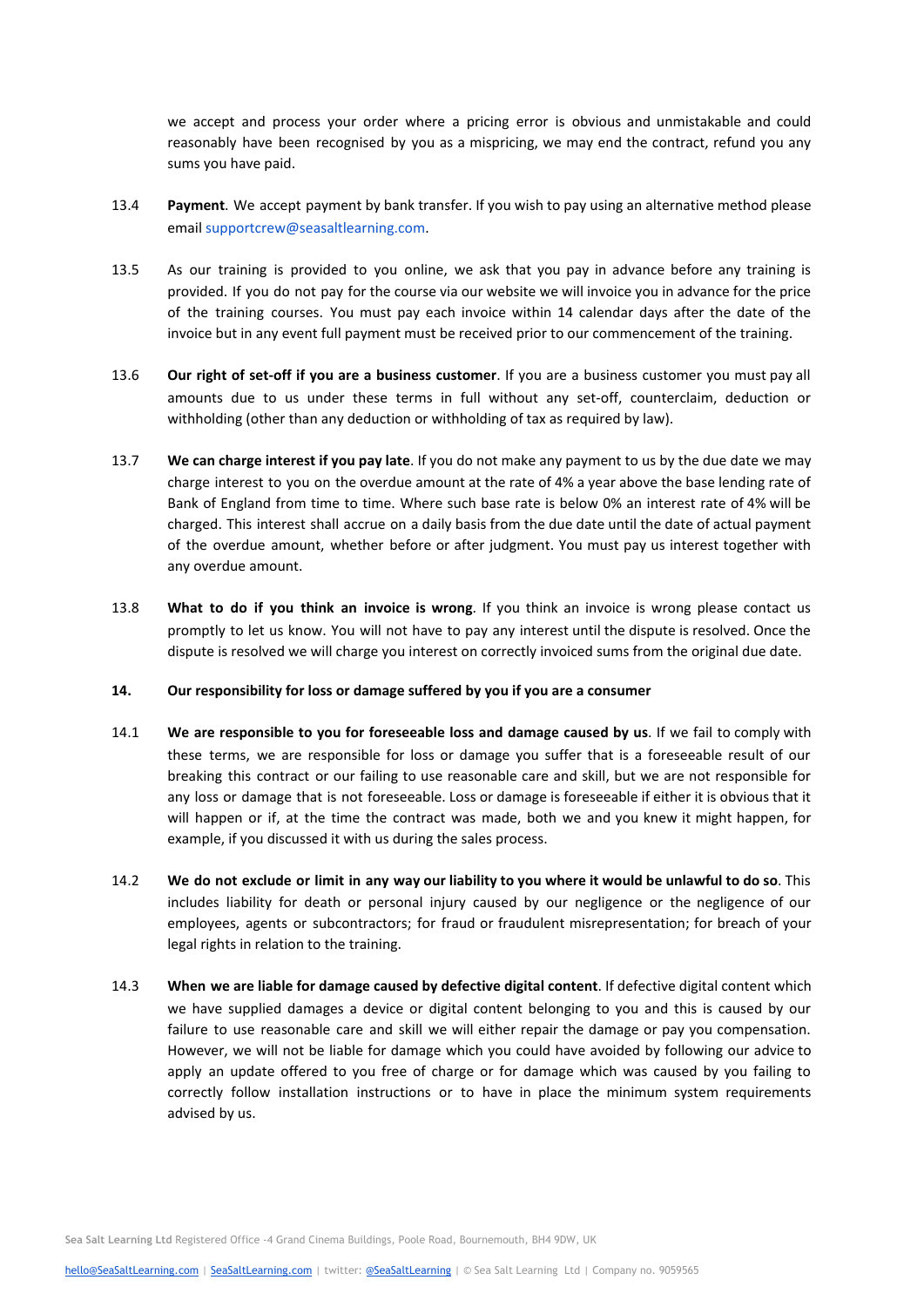14.4 **We are not liable for business losses**. If you are a consumer we only supply the training for to you for domestic and private use. If you use the training for any commercial, business or re-sale purpose our liability to you will be limited as set out in clause 14.

### **15. Our responsibility for loss or damage suffered by you if you are a business**

- 15.1 Nothing in these terms shall limit or exclude our liability for:
	- (a) death or personal injury caused by our negligence, or the negligence of our employees, agents or subcontractors (as applicable);
	- (b) fraud or fraudulent misrepresentation;
	- (c) any matter in respect of which it would be unlawful for us to exclude or restrict liability.
- 15.2 To the extent permitted by law all terms implied by sections 13 to 15 of the Sale of Goods Act 1979 and sections 3 to 5 of the Supply of Goods and Services Act 1982 are excluded.
- 15.3 Subject to clause 14.1:
	- (a) we shall not be liable to you, whether in contract, tort (including negligence), breach of statutory duty, or otherwise, for any loss of profit, or any indirect or consequential loss arising under or in connection with any contract between us; and
	- (b) our total liability to you for all other losses arising under or in connection with any contract between us, whether in contract, tort (including negligence), breach of statutory duty, or otherwise, shall be limited to the total sums paid by you for training under such contract.

#### **16. How we may use your personal information**

16.1 **How we will use your personal information**. We will only use your personal information as set out in our privacy policy <https://seasaltlearning.com/privacy-policy/>

#### **17. Other important terms**

- 17.1 **We may transfer this agreement to someone else**. We may transfer our rights and obligations under these terms to another organisation. We will always tell you in writing if this happens and we will ensure that the transfer will not affect your rights under the contract.
- 17.2 **You need our consent to transfer your rights to someone else** You may only transfer your rights or your obligations under these terms to another person if we agree to this in writing.
- 17.3 **Nobody else has any rights under this contract (except someone you pass your guarantee on to**). This contract is between you and us. No other person shall have any rights to enforce any of its terms. Neither of us will need to get the agreement of any other person in order to end the contract or make any changes to these terms.
- 17.4 **If a court finds part of this contract illegal, the rest will continue in force**. Each of the paragraphs of these terms operates separately. If any court or relevant authority decides that any of them are unlawful, the remaining paragraphs will remain in full force and effect.
- 17.5 **Even if we delay in enforcing this contract, we can still enforce it later**. If we do not insist immediately that you do anything you are required to do under these terms, or if we delay in taking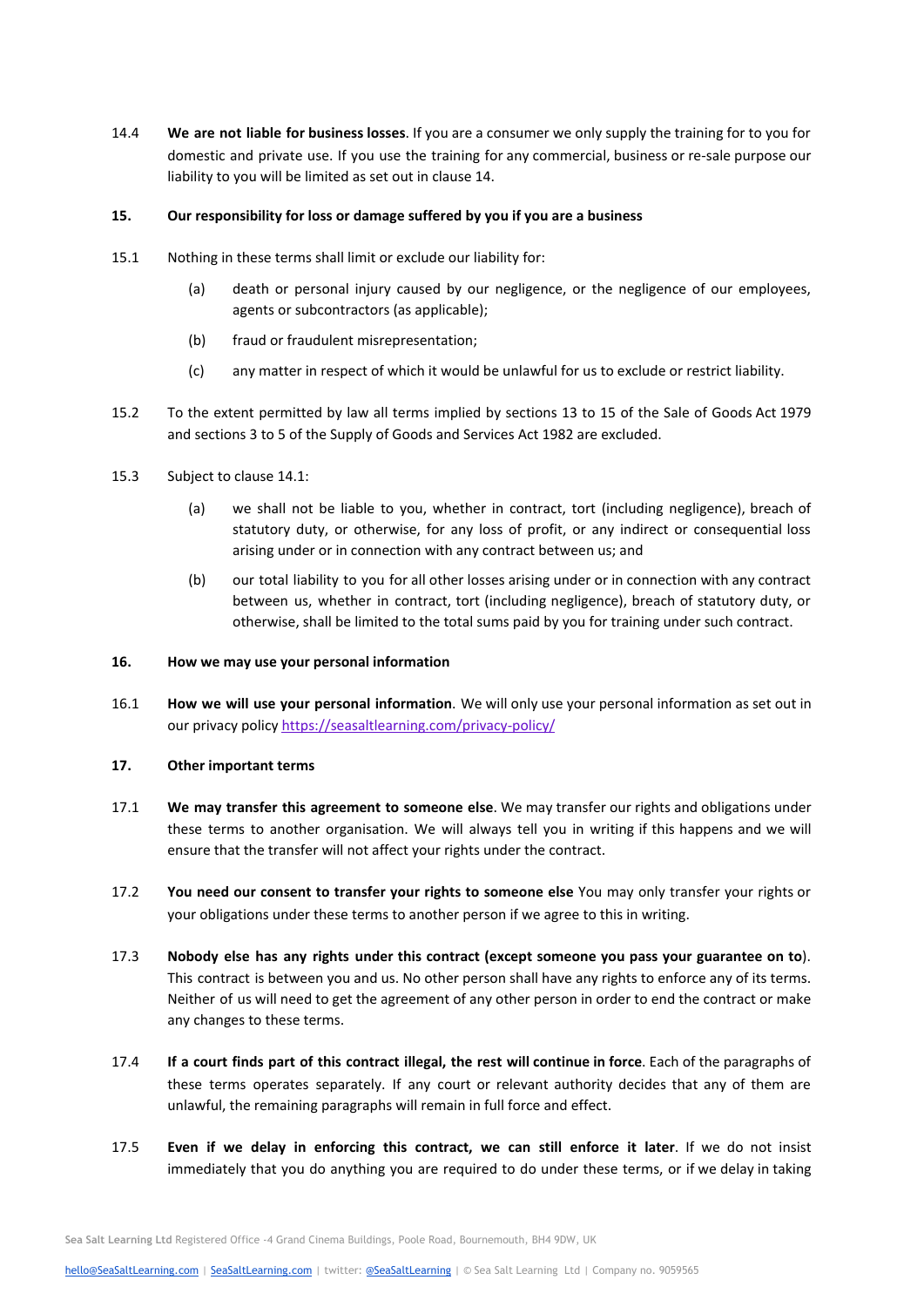steps against you in respect of your breaking this contract, that will not mean that you do not have to do those things and it will not prevent us taking steps against you at a later date. For example, if you miss a payment and we do not chase you but we continue to provide the training, we can still require you to make the payment at a later date.

- 17.6 Which laws apply to this contract and where you may bring legal proceedings if you are a consumer. These terms are governed by English law and you can bring legal proceedings in respect of the training in the English courts. If you live in Scotland you can bring legal proceedings in respect of the training in either the Scottish or the English courts. If you live in Northern Ireland you can bring legal proceedings in respect of the training in either the Northern Irish or the English courts.
- 17.7 Which laws apply to this contract and where you may bring legal proceedings if you are a business. If you are a business, any dispute or claim arising out of or in connection with a contract between us or its subject matter or formation (including non-contractual disputes or claims) shall be governed by and construed in accordance with the law of England and Wales and the courts of England and Wales shall have exclusive jurisdiction to settle any such dispute or claim.

#### **Schedule 1 Model Cancellation Form for consumer customers**